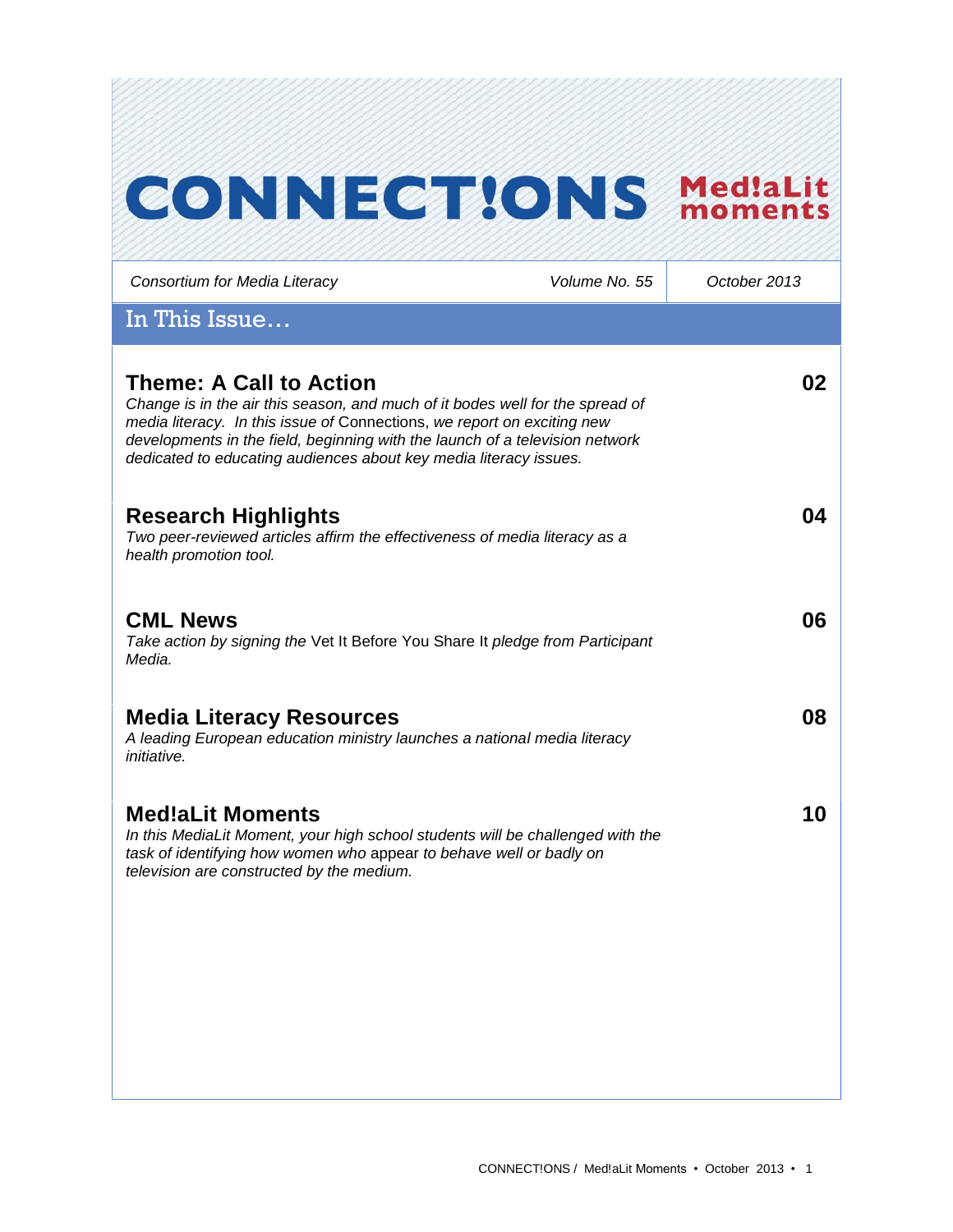# Theme: A Call to Action

#### **Pivot TV and Media Education for a Millennial Generation**

For decades, media literacy advocates have been hesitant to partner with corporate media producers. Will the campaign essentially amount to buzzwords and lip service? Will the involvement of media literacy organizations simply add a patina of social responsibility to the company? Is it really possible to find a company which will actively promote media literacy education with entertaining content that accurately reflects the principles and philosophy of media literacy education?

In 2004, Participant Media, a company backed by the resources of the Skoll Foundation, began to produce films which featured top-notch talent and compelling stories even as they addressed important social and political issues. A sampling includes *Good Night and Good*  Luck, Fast Food Nation, The Soloist, Charlie Wilson's War, North Country, Lincoln and The *Help.* On its website, Participant offered audiences opportunities to become involved in issues relevant to each of its films, whether through invitations to join grassroots campaigns, recommended reading, petitions, curricula, or original research conducted with partnering organizations.

In August 2013, Participant expanded into the realm of television with its new network, Pivot TV. In the process of creating a business model for the network, Participant executives had difficult choices to make. Participant had challenged many commercial interests in its nineyear history, but Pivot TV could not afford to accept advertising from only those companies which Participant was willing to rally behind. What's a socially conscious media company to do? Participant chose to educate the audience. Jaime Uzeta, Participant's Vice President for Social Action recalls, "We realized that this was something we needed to take head on. . . we wanted to have a direct conversation with our audience about our choices on advertising—not just a conversation with advertisers about guidelines, but a conversation with audiences about how media gets on air. We decided that we wanted to help audiences look beyond Pivot and to media in general."

Pivot TV was designed to target "Millennials" in the age range of 18-34 years, and staff at the network decided that research was needed to determine their media literacy needs. In July 2013 Pivot conducted a Digital Media Literacy survey in partnership with Miner & Co. Studio, Beagle Insight, and the Center for Information and Research on Civic Learning and Civic Engagement at Tufts University. Pivot found cause for concern. Among other findings, over half (56%) of respondents were not always confident in the accuracy of news and information they share online. To Uzeta, the results pointed to a clear direction for the campaign: "Despite the media savvyness of young people, they still have trouble discerning the truthfulness of media. . . We realized that we needed to ensure that our audiences are empowered consumers who are using media most effectively."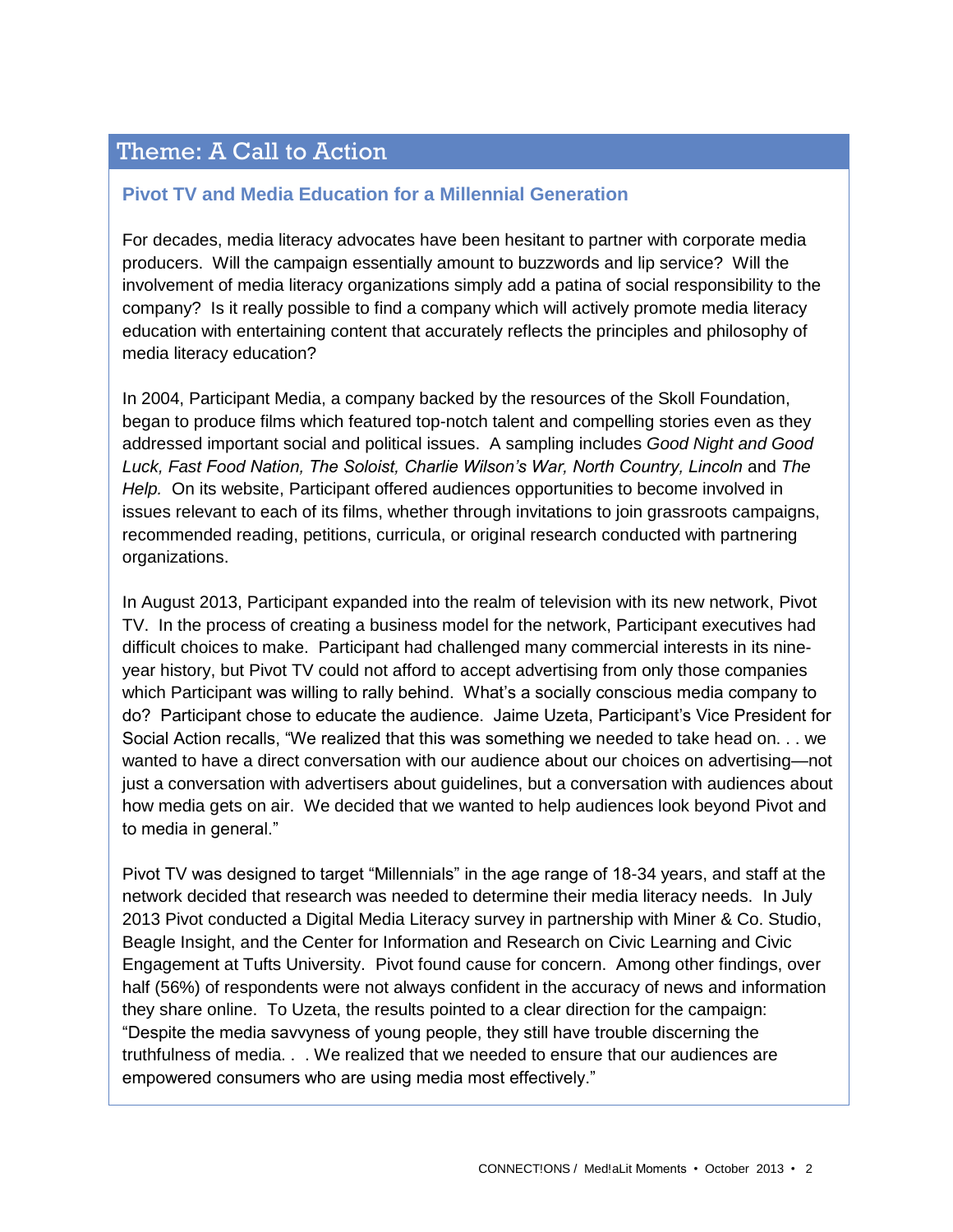Pivot created a media literacy campaign which encouraged audiences to:

- consider the sources of media and information
- recognize their role as sources of media
- consider the tradeoffs associated with engaging in media

In September, Pivot launched its campaign with a half-hour special, "Eyes Wide Open: This Is Media." The film begins with a tight angle shot of a mouth speaking in front of a microphone: "This is media, right now. . .We are media producers, and we're going to try to alter the way you think." A "millennial" interviewee is astonished when he learns that Google makes as much as \$5,000 per year from his searching and browsing history. Alex Ohanian, co-founder of Reddit, tells the story of the sub-forum users created in response to pictures of suspects in the Boston Marathon bombing circulated by the FBI. Reddit-based cyber-sleuths used sophisticated techniques to comb through on-site television footage, then made completely erroneous claims about the bombers' identities—all of which were echoed on Twitter and other social media sites. Ohanian reflected, "This is a tremendous power that we have now. We can be on a level playing field with anyone who has an internet connection. But it can also mean really bad ideas spread. I guess we're all Spidermen and women now. With great power comes great responsibility."

Additional episodes of "Eyes Wide Open" are in production, and Pivot plans to expand its campaign substantially. Uzeta explains, "We intended Digital Media Literacy as the primary campaign for the network. We plan to air original specials and documentaries, interstitials, PSAs, and to initiate grassroots campaigns. This will remain our primary campaign for the foreseeable future. . ."Eyes Wide Open" was an introduction to the key components of the campaign. In the future, we'll break it out and go into greater depth on those pillars."

Recently, the CML Key Questions figured prominently in a social action pledge called *[Vet It](http://takeaction.takepart.com/actions/question-your-media-vet-it-you-share-it)  [Before You Share It](http://takeaction.takepart.com/actions/question-your-media-vet-it-you-share-it)* on the Pivot website, and we asked Uzeta to discuss the ideas and motivations behind "Eyes Wide Open" in relation to the Key Questions. Uzeta was incisive: "These are the questions we need to be asking ourselves as astute consumers of media. It's already a challenge when we have media that's produced by professional journalists. They all have potential perspectives, angles and agendas. It's all the more important to ask those questions when a large portion of our media is created by our peers. Research shows that's where a lot of people get their news from. . .It creates another layer of complexity. The content may come from someone we know and trust, but what about the media they're forwarding? We need to cover all the dimensions of this."

In addition, Uzeta argued that teamwork was essential to spreading awareness of the need for media literacy: "Throughout the next year we're looking to find ways to get the media literacy pledge across to our audience, to help them experience and understand it. There are so many great resources out there on this topic. Bringing them together is part of what we do. But we don't consider ourselves experts. We're good at storytelling. As we build audiences, we can work with others—like you--to bring their expertise to a wider audience."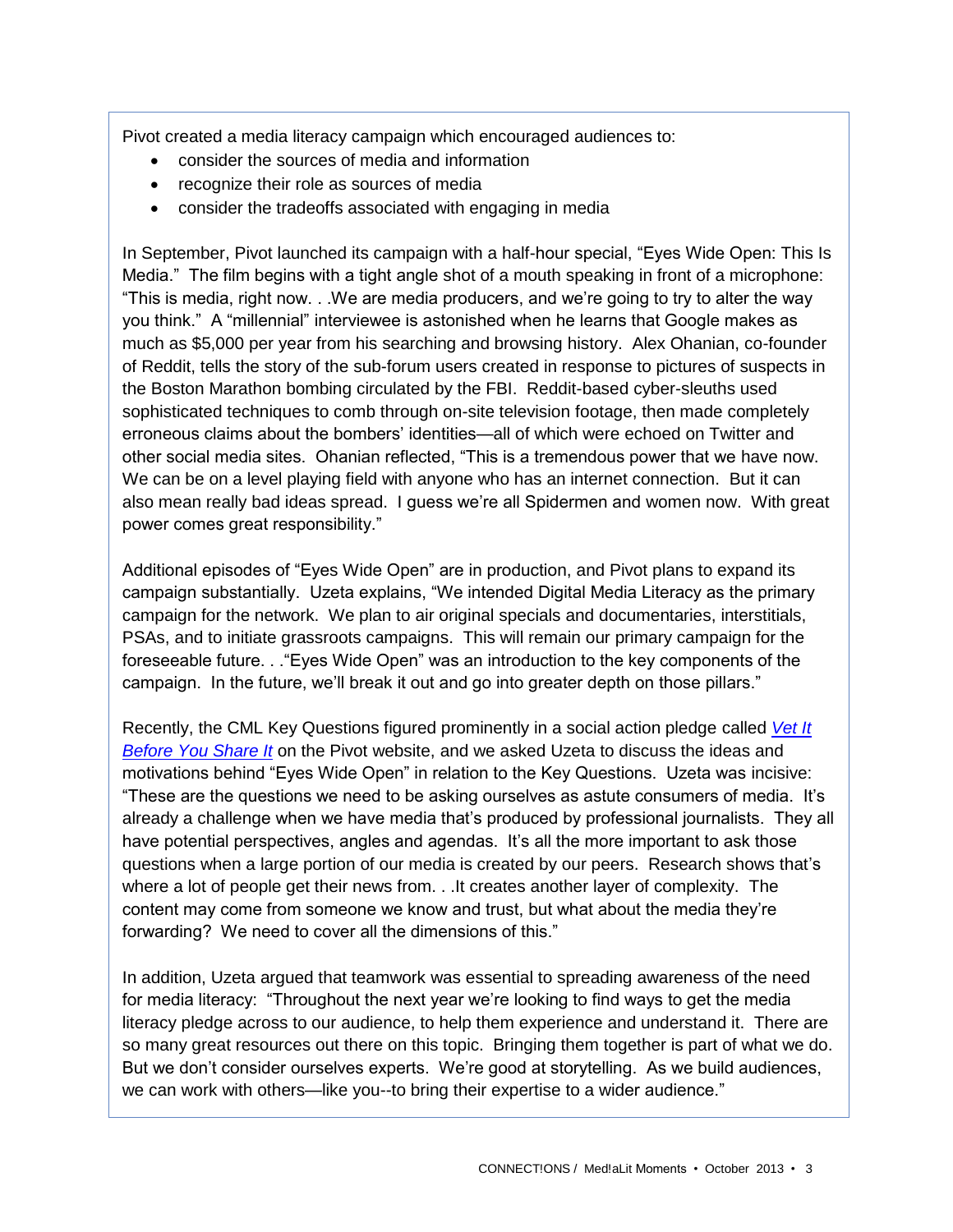## Research Highlights

#### **Two Peer-Reviewed Articles Affirm the Effectiveness of** *Beyond Blame* **and the CML Framework as Health Promotion Tools**

As Robert Kubey and other media literacy pioneers expressed in the *[Voices of Media Literacy](http://www.medialit.org/voices-media-literacy-international-pioneers-speak)* interviews (2011), media literacy will not gain widespread acceptance until a base of peerreviewed research can attest to its benefits. Educators and advocates will be heartened to know that two peer-reviewed studies (published in 2012 and 2013) have demonstrated the effectiveness of both the CML framework and CML's *Beyond Blame* violence prevention curriculum.

In the first study, pre- and post-tests measured changes in student attitudes regarding violent media, and changes in knowledge about the Key Questions and Core Concepts of media literacy. The study demonstrated that students' thinking about media violence changed significantly—they were more likely to view media violence as a contributor to real-life aggression and other effects. And, compared with a control group, students participating in the *Beyond Blame* curriculum under the supervision of a teacher who had received prior media literacy training made significant gains in understanding the CML framework.

The first study was undertaken in seven school districts in Southern California during the 2007-2008 academic year. The second study, undertaken in fall of 2008, utilized a second post-test to assess the longer-term effects of the intervention. Analysis of the data indicated significant differences in the behaviors of students who had participated in *Beyond Blame* compared with students in a control group. Students in the control group reported increased media use and increased aggressive behaviors, including pushing, shoving, and threats of physical violence. Students in the intervention group were more likely to limit their media consumption, and showed no increases in aggressive behavior. The results are remarkable because current research predicts large increases in both these risk behaviors as students age. Kathryn Martin Fingar, a researcher at the UCLA Southern California Injury Prevention Center and co-author of both studies, was encouraged by the findings: "It's so hard to document behavioral changes resulting from classroom interventions. . .It's really promising to document these behavioral outcomes when students had participated in ten class sessions over the course of a single semester."

These studies make a number of significant contributions to research in the field:

- Very few studies of media literacy interventions have been undertaken over a period longer than a few months
- Other investigations have drawn from widely differing theoretical frameworks while both of these studies draw from a framework widely used by both K-12 educators and media studies researchers
- Teachers implemented a standards-based curriculum in a setting similar to other classroom environments across the country. The great majority of existing intervention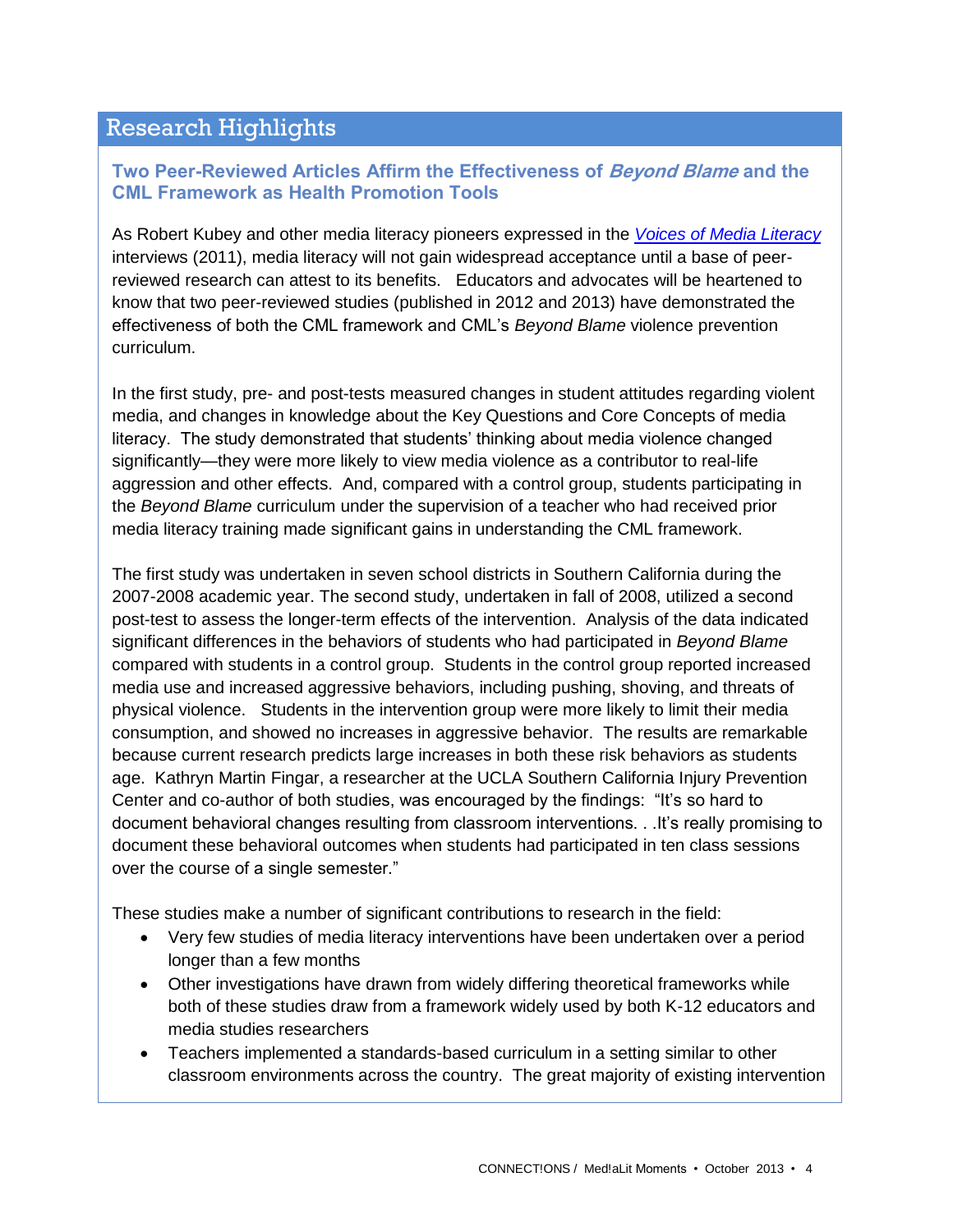studies have been administered by researchers, and the curricula utilized have not consistently met relevant educational standards.

For many years, CML has argued that media literacy can and should be integrated across the curriculum. Kathryn Martin Fingar suggests a similar plan for studies of media literacy as a health intervention. "Using the same educational and theoretical basis, researchers could implement interventions in the areas of nutrition and substance use to test effects on multiple outcomes. Implementing those studies could also be a good way to encourage researchers and teachers alike to use media literacy curricula more often."

#### References:

Webb, T., and Martin, K. (2012). Evaluation of a US school-based media literacy violence prevention curriculum on changes in knowledge and critical thinking among adolescents. *Journal of Children and Media*, 6(4), 430-449. <http://www.tandfonline.com/doi/abs/10.1080/17482798.2012.724591#.UmfqC9vn-Uk>

Fingar, K., and Jolls, T. Evaluation of a school-based violence prevention media literacy curriculum. *Injury Prevention* online. Published 16 August 2013. <http://doi.org/10.1136/injuryprev-2013-040815>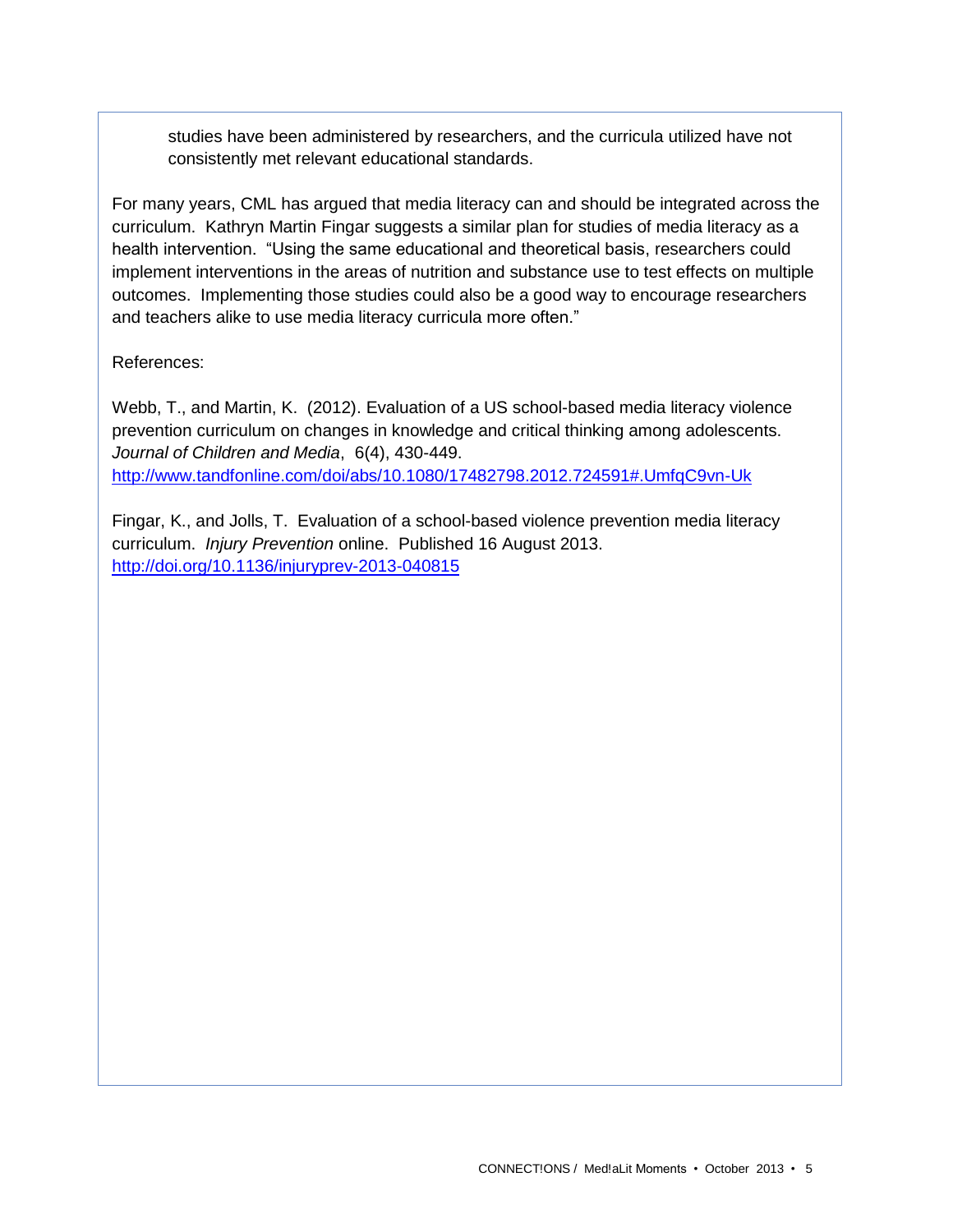| <b>CML News</b>                   |                                                                                                                                                                                                                                |
|-----------------------------------|--------------------------------------------------------------------------------------------------------------------------------------------------------------------------------------------------------------------------------|
| <b>Vet It Before You Share It</b> | Will you take the Participant Media Pledge to Vet It<br><b>Before You Share It?</b>                                                                                                                                            |
|                                   | I pledge to stand with the Center for Media Literacy and look past<br>what's on the surface when consuming and creating media.                                                                                                 |
|                                   | These are five questions I will ask myself when analyzing media.                                                                                                                                                               |
|                                   | 1. Who created this message? All media messages are<br>constructed, and knowing its author can shed light on the<br>message's intended purpose.                                                                                |
|                                   | 2. What creative techniques are used to attract my attention?<br>Media messages are constructed using a creative language with<br>its own rules. Many forms of communication appeal to the senses<br>to convey their messages. |
|                                   | 3. How might different people understand this message<br>differently? Different people experience the same media<br>differently.                                                                                               |
|                                   | 4. What values, lifestyles, and points of view are represented in or<br>omitted from this message? Media have embedded values and<br>points of views.                                                                          |
|                                   | 5. Why is this message being sent? Most media messages are<br>organized to gain profit and/or power.                                                                                                                           |
|                                   | These are five questions I will ask myself when creating media.                                                                                                                                                                |
|                                   | 1. What am I authoring? I need to remember that I hold all the<br>power (and responsibility) when creating media.                                                                                                              |
|                                   | 2. Does my message reflect understanding in format, creativity,<br>and technology?                                                                                                                                             |
|                                   | 3. Is my message engaging and compelling for my target<br>audience?                                                                                                                                                            |
|                                   | 4. Have I clearly and consistently framed values, lifestyles, and<br>points of view in my content?                                                                                                                             |
|                                   | 5. Have I communicated my purpose effectively?                                                                                                                                                                                 |
|                                   | Log on to sign the pledge, get more information or share your<br>comments Vet It Before You Share It.                                                                                                                          |
|                                   |                                                                                                                                                                                                                                |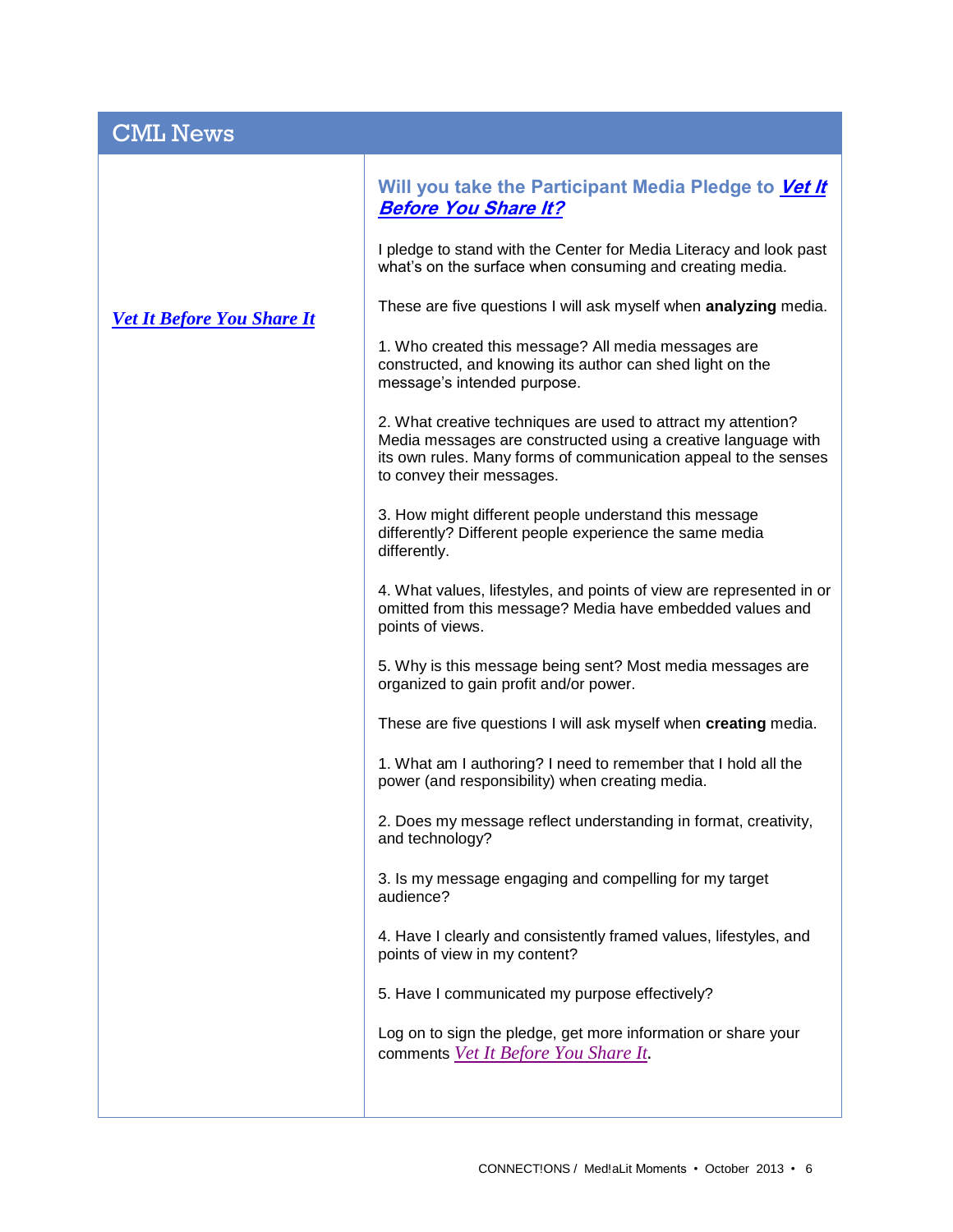### **CONSORTIUM** for **MEDIA LITERACY**

**Uniting for Development** 

#### **About Us…**

The Consortium for Media Literacy addresses the role of global media through the advocacy, research and design of media literacy education for youth, educators and parents.

The Consortium focuses on K-12 grade youth and their parents and communities. The research efforts include nutrition and health education, body image/sexuality, safety and responsibility in media by consumers and creators of products. The Consortium is building a body of research, interventions and communication that demonstrate scientifically that media literacy is an effective intervention strategy in addressing critical issues for youth.

**[http://www.consortiumformedialiteracy.org](http://www.consortiumformedialiteracy.org/)**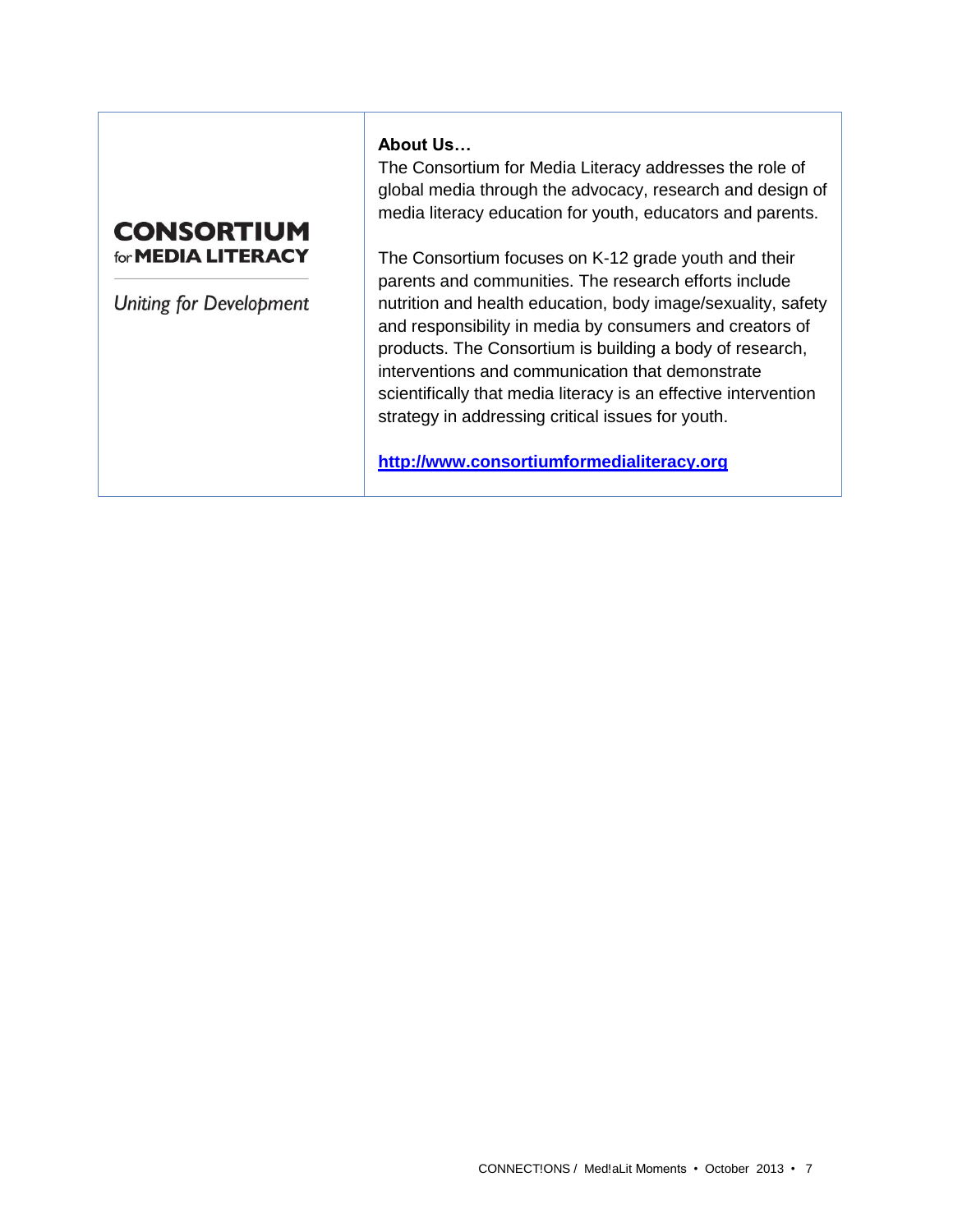## Resources for Media Literacy

#### **Leading European Education Ministry Launches New Media Literacy Initiative**

Finland appears to have built one of the most successful educational systems in the world. Since the opening of the 21<sup>st</sup> century, Finnish students have scored at or toward the top of the European Programme for International Student Achievement (PISA) annual surveys in reading, math and science. According to an *Atlantic Monthly* interview with Pasi Sahlberg, a representative of the Ministry of Education and a leading authority on Finnish educational reform, educational equity is the cornerstone of the Finnish system. In addition, the article notes that younger Finnish students are often engaged in creative play (Partanen, "What Americans Keep Ignoring About Finland's School Success").

In light of these developments, we examined the Finnish Ministry of Education's new report, *Good Media Literacy: National Policy Guidelines* 2013-2016. We discovered that the report embraced many of the principles and strategies for implementation which CML has supported for decades. Here are a few highlights:

The Finnish Board of Education is reformulating its curriculum for students in (the equivalent of) the first grade on up, and treats media literacy as a *literacy* skill: "media literacy is seen as part of extensive reading and writing skills that each pupil should be able to acquire through learning over the years spent in basic education" (11).

Finnish education authorities appear to have a good grasp of the philosophy of media literacy: "Media literacy should be seen as comprehensive capabilities related to children's and adolescents' life management and education. Media lit is not only about information, skills, competence and mastering the use of media; it is way of existing and living in relationship with media" (23).

The authors of the report are very much focused on systemic reform: "Differences in media literacy can be leveled out by providing media education that is methodical and systematic, especially in early childhood education, in pre-primary education [the equivalent of kindergarten], and in basic education" (22). The report argues further that project-based development of curricula is vital, but should not replace systematic implementation, especially at the local level.

In 2009 and 2011, in a supplement to the national core curriculum, media education experts drafted media literacy education manuals for teachers in pre-primary and basic education. Proposed initiatives for disseminating media literacy research and practice also include:

• Increased media education in teacher education programs at all levels, as well as increased media literacy training for professionals in several related sectors, including libraries, culture , youth, social welfare, health care services, and media industries.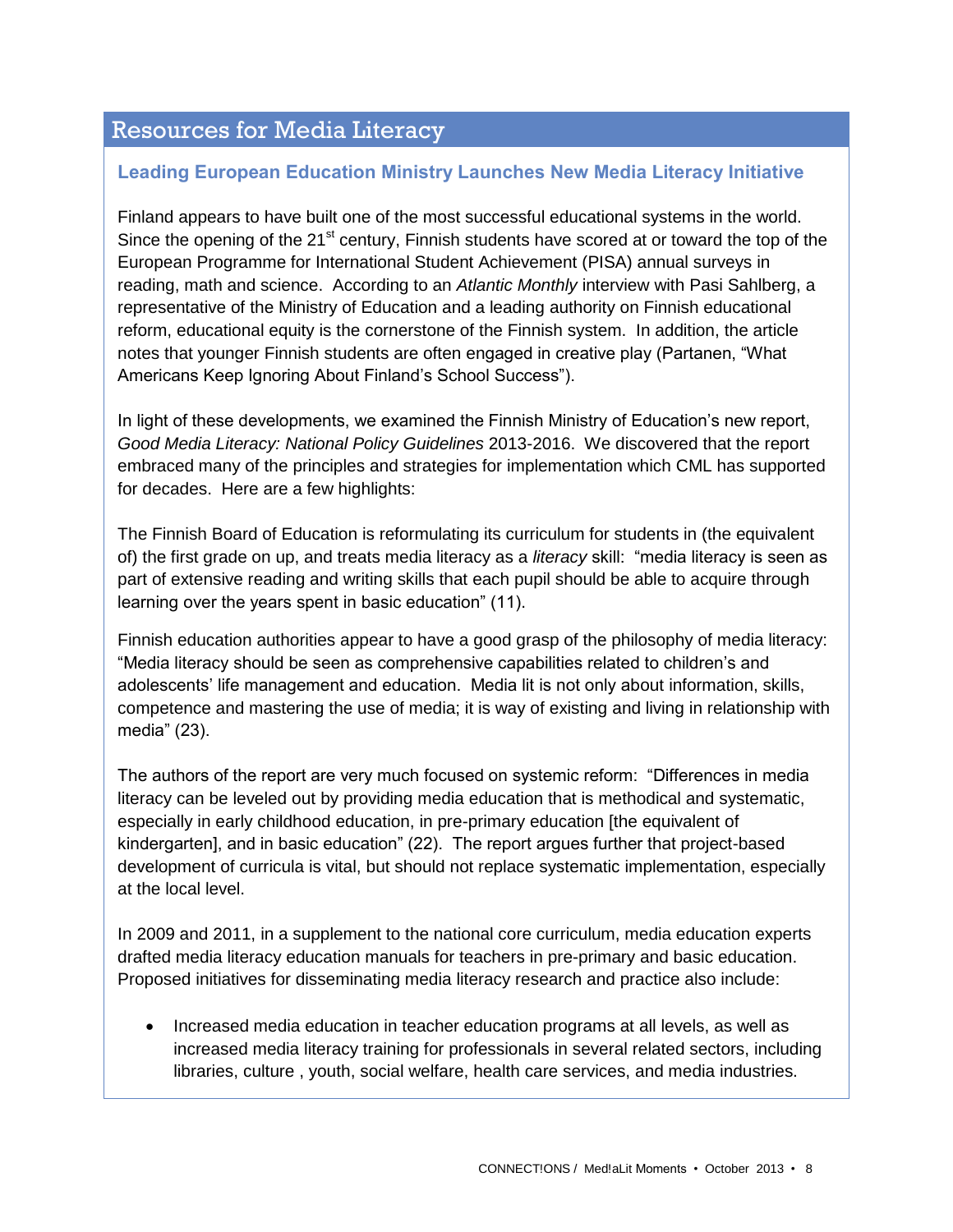• The construction and maintenance of a multidisciplinary knowledge base in media literacy education, to be promoted and popularized for all stakeholders. In addition, the report calls for the establishment of collaborative research models at the confluence of formal academic research and field-based action research.

To learn more about this initiative, you can access this report at: [http://www.minedu.fi/OPM/Julkaisut/2013/Hyva\\_medialukutaito.html?lang=en](http://www.minedu.fi/OPM/Julkaisut/2013/Hyva_medialukutaito.html?lang=en)

Additional reference: Partanen, Anu. "What Americans Keep Ignoring About Finland's School Success." *Atlantic Monthly* online, 29 December 2011. [http://www.theatlantic.com/national/archive/2011/12/what-americans-keep-ignoring-about](http://www.theatlantic.com/national/archive/2011/12/what-americans-keep-ignoring-about-finlands-school-success/250564/)[finlands-school-success/250564/](http://www.theatlantic.com/national/archive/2011/12/what-americans-keep-ignoring-about-finlands-school-success/250564/)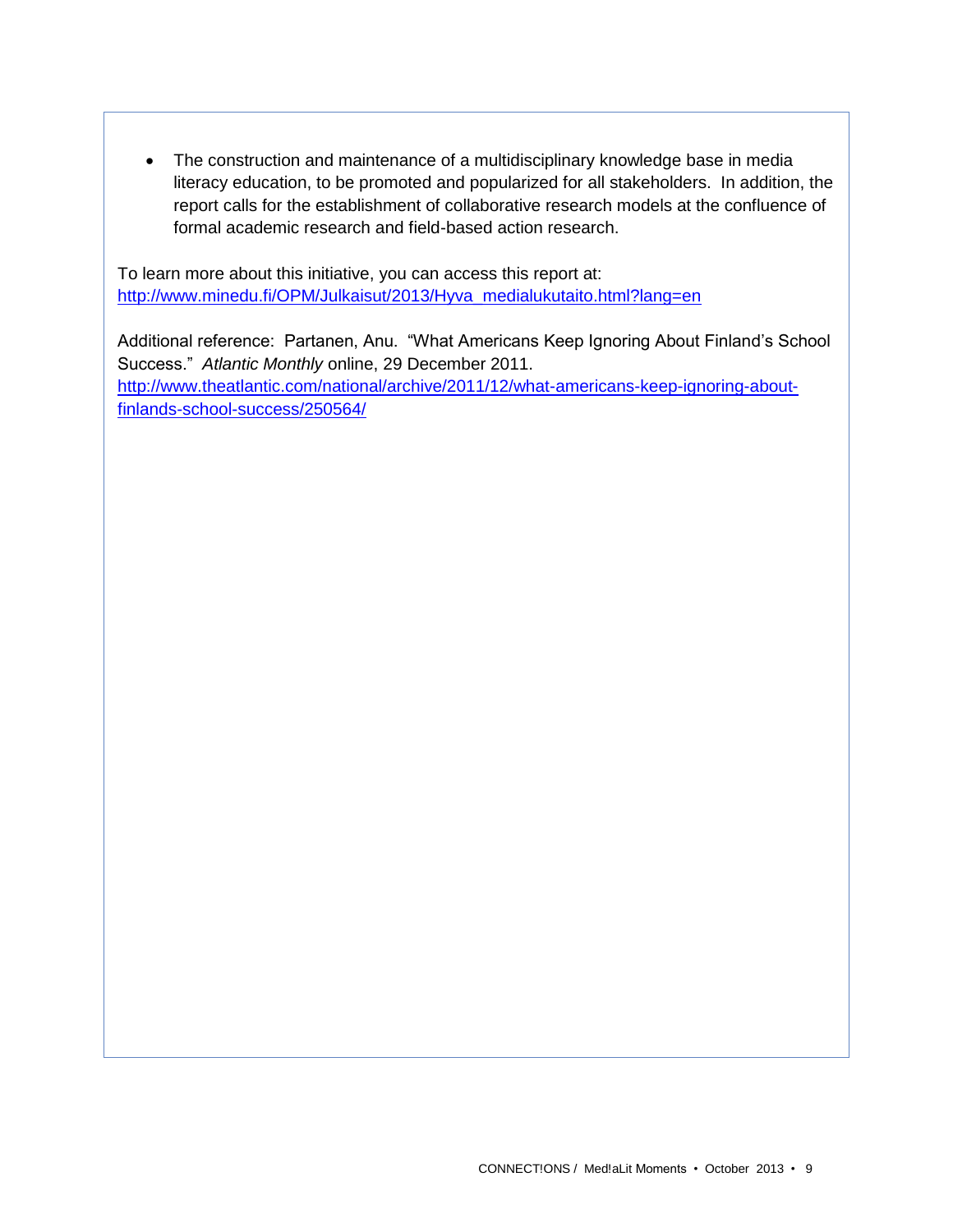## Med!aLit Moments

#### **Building Up and Tearing Down: Women on Television**

The portrayal of women on talk shows, news and reality TV can sometimes be easy for audiences to recognize as positive or negative, demeaning or empowering. Are they role models for other women? Are they portrayed as someone you would never want to have as a friend? While the character or social position of these women may seem natural, or given, they're still constructed by the media in which they appear. In this MediaLit Moment, the sharply contrasting images of women in our media samples will give your middle and early high school students an opportunity to ask questions about the production decisions which support those portrayals.

#### **Ask students to analyze production elements in television shows which cast women in a favorable or unfavorable light.**

**AHA!:** Women aren't just themselves on news and reality shows. The people producing the shows can make them look like creeps or model citizens, too!

**Grade Level:** 9-10

**Key Question #1:** Who created this message? **Core Concept #1:** All media messages are constructed.

**Key Question #2:** What creative techniques are used to attract my attention? **Core Concept #2:** Media messages are constructed using a creative language with its own rules.

**Materials:** computer with high speed internet access; LCD projector and screen

**Activity:** Ask students if there are any female television personalities that they really like or love to hate. What made them feel that way about that person?

Play a selected excerpt from the *Sixty Minutes* interview with Sonia Sotomayor: <http://www.cbsnews.com/video/watch/?id=50148540n>

Follow this with a video from *Dance Moms* in which two of the mothers have a drunken fight on the streets of New Orleans. It may help to give students a little background information about the show. *This clip is PG13 for language and content.* 

[http://www.mylifetime.com/shows/dance-moms/video/season-3/episode-37/fight-in-the-streets](http://www.mylifetime.com/shows/dance-moms/video/season-3/episode-37/fight-in-the-streets-of-new-orleans)[of-new-orleans](http://www.mylifetime.com/shows/dance-moms/video/season-3/episode-37/fight-in-the-streets-of-new-orleans)

Allow students some time to express their reactions to the women portrayed in each of these